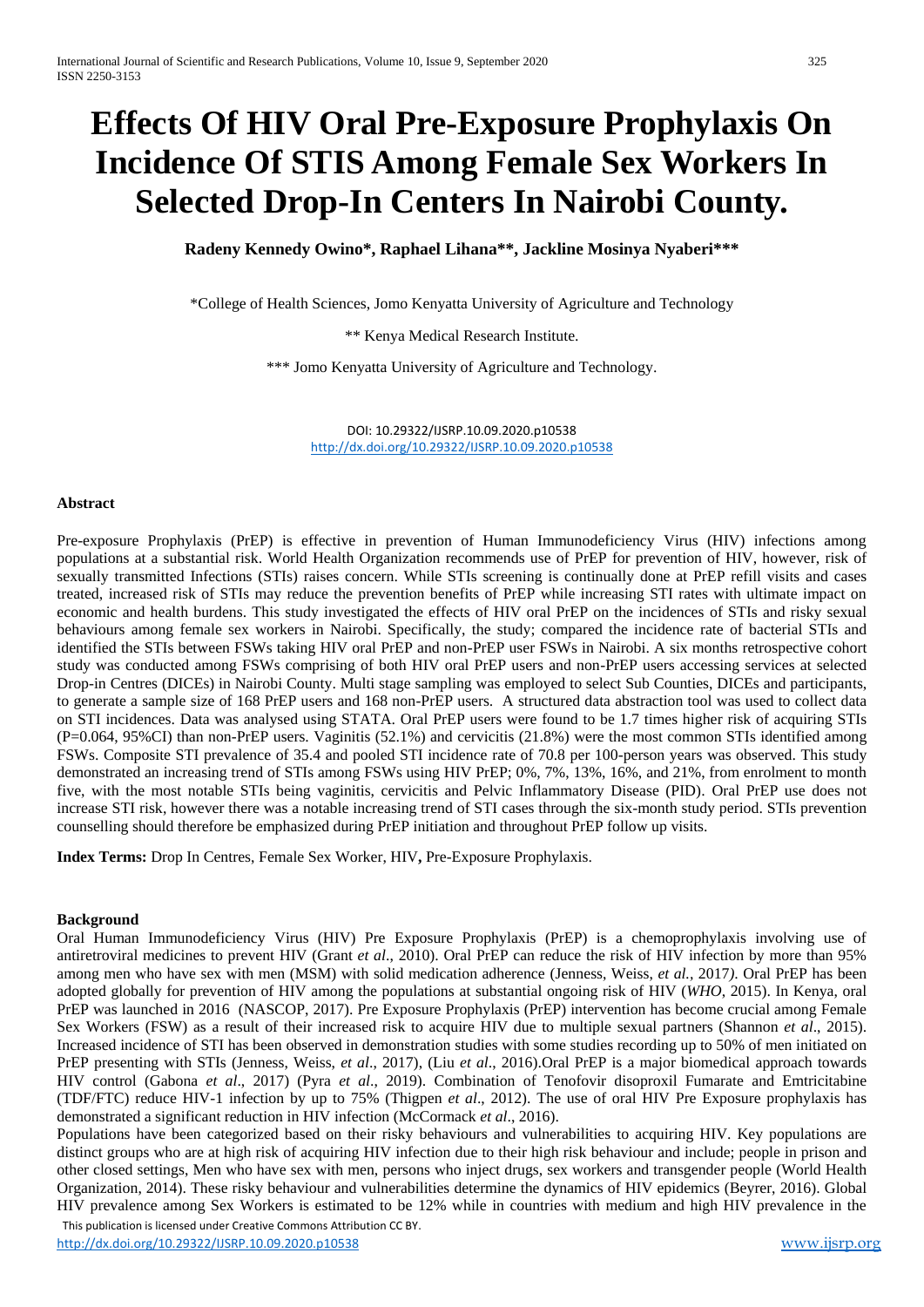general population, the HIV prevalence among sex workers is over 30% (Beyrer, 2016). Over 300,000 people have been initiated on PrEP since 2012, however, small proportion of these are female (Hodges-Mameletzis *et al*., 2019), while Female sex workers are disproportionately at risk of HIV (Shea *et al*., 2019).

Users of HIV Pre-Exposure Prophylaxis have up to 20 times higher rates of STI infections than in HIV seronegative gay men in the general population (Montaño *et al*. 2017). A mathematical modelling demonstrated that a widespread PrEP use among gay men in US would result to increased STI diagnosis but will fall after (Jenness *et al*., 2017). Another Mathematical modelling demonstrated 42% *Neisseria gonorrhoeae* and 40% *Chlamydia trichomatis* would be prevented in the next 10 years with lower *Neisseria gonorrhoeae* and *Chlamydia trichomatis* incidences being associated with higher PrEP coverage (Jenness *et al*., 2017).The likelihood of acquiring *Neisseria gonorrhoeae, Chlamydia trichomatis*, and Syphilis infection among MSM PrEP users is 25.3, 11.2, and 44.6 times respectively, that of non-PrEP user MSMs (Kojima *et al*., 2016). Meta-analysis and systemic review of 88 studies has suggested a pooled prevalence for composite outcome of clamydia, gonorrhea and early syphilis to be 23.9% post PrEP initiation and a pooled incidence of 72.2 per 100 person years during PrEP follow up (Ong *et al*., 2019).

Gonorrhea is considered by the World Health Organization (WHO) and the Centers for Disease Control and Prevention (CDC), as a global health concern due to limited treatment options (Papp *et al*., 2017a) and remains a global Public Health concern due to the development of resistant strains, having 98% of the isolates resistant to ciprofloxacin, penicillin, tetracycline and Azithromycin (Kulkarni *et al*., 2016). Genetic analysis has indicated a different phylogenetic clade to the contemporary strains (Papp *et al*., 2017a). Resistance to *Treponema pallidum* infections began in 1960's (Duncan et al., 1989). Increasing tendency of macrolide resistant *T. palidum* has been observed in several developed countries (Stamm, 2010). *Chlamydia trachomati*s treatment failure has been documented (Horner, 2012); increased susceptibility to antimicrobial resistance of *Trichomonas vaginalis* as a result of over reliance on nitroimidazoles, metronidazole and tinidazole (Kirkcaldy *et al*., 2012); *Haemophylus ducreyi* responsible for Chancroid has been found to develop resistance to; tetracyclines, sulphonamides, streptomycin, kanamycin and chloramphenicol (Ison *et al.*, 1998); and *Mycoplasma genitalium* has demonstrated decreased susceptibility to macrolides (Jensen *et al*., 2008), (Edouard *et al.*, 2017). In Kenya, STI services have been decentralized to primary health care level improving the efficiency in STI service delivery and syndromic approach to case management has ensued (Moses et al., 2002).

# **Materials and methods**

## **Study Site and population**

The study was conducted in Nairobi County at the selected Key Populations Drop in Centres (DICEs) / Prevention Centres located in various Sub Counties. Nairobi has a total of 17 Sub Counties and 22 Drop in centres/Prevention Centres. Out of the 17 Sub Counties, 9 Sub Counties host the 22 DICEs/Prevention centres. The study Population were female sex workers aged 18 years and above. It is estimated that there are over 133,000 female sex workers in Kenya and Nairobi hosts over 29,000 FSWs. The population comprised of both HIV PrEP users and non-PrEP users; PrEP users had been on PrEP for at least six months at the time of recruitment. The Female Sex worker must have been in sex work while residing in Nairobi County for at least six months. Both HIV PrEP users and non- PrEP users participated. Adherence to PrEP medicines should have been at least at 85% as recorded in clinic encounter forms. FSWs less than six months' in commercial sex work and PrEP users with less than six months PrEP use were excluded from the study. FSWs not residing in Nairobi County, those using oral PrEP but were screened positive for STI during enrolment into the DICEs/prevention centres cohorts and known HIV positive status were excluded. Other exclusions included; inadequate client history, Use of any other HIV prophylaxis technology and any participants accessing HIV and other STIs preventive and curative services at any other DICE/Prevention centre or health facility other than the one she had been selected to participate in the study.

## **Study Design and Sampling**

A retrospective cohort study that employed quantitative data collection methods was conducted among the FSWs comprising both HIV oral PrEP users and non- PrEP users. A multi stage random sampling was espoused. Out of the 9 sub counties hosting DICEs, one third were selected by simple random sampling. One third of the 22 DICEs/Prevention centres (7 DICEs/prevention centres) were selected by simple random sampling. The number of participants per DICE/prevention centre was allocated proportionately according to the total numbers of FSWs in each site's cohort. A simple random sampling was done using the key population listing. Equal number of participants; PrEP users and non-PrEP users were recruited at each site.

## **Data collection, management and analysis**

A Quantitative data collection method was adopted. Data was collected using a data abstraction tool containing data elements that answered the questions on STI incidence and prevalence of bacterial STIs questions. The tool was adopted from the Kenya Ministry of Health (NASCOP) Key Populations Monitoring and Evaluation tools (NASCOP, 2014).

Research assistants were trained on data abstraction tool, abstraction process, documentation and data management before the study commenced. Each data elements listed in the data abstraction tools was obtained from every participant records. A data abstraction tool was filled for each participant. Equal number of files for the active PrEP and non-PrEP clients were identified. The clients' unique identifiers on every file were randomly sampled for participation. Clients' participants were identified and withdrawn from the shelves. The participants of the respective files were called to the DICE/Prevention centre for consenting. Once consent was obtained, a systematic six months' retrospective data abstraction from the treatment records of each participant was done to identify the incidences of STIs as recorded in the patients past six months' records. Only the clients who were screened negative for STI during enrolment into the DICEs/prevention centers were eligible to participate in the study in order to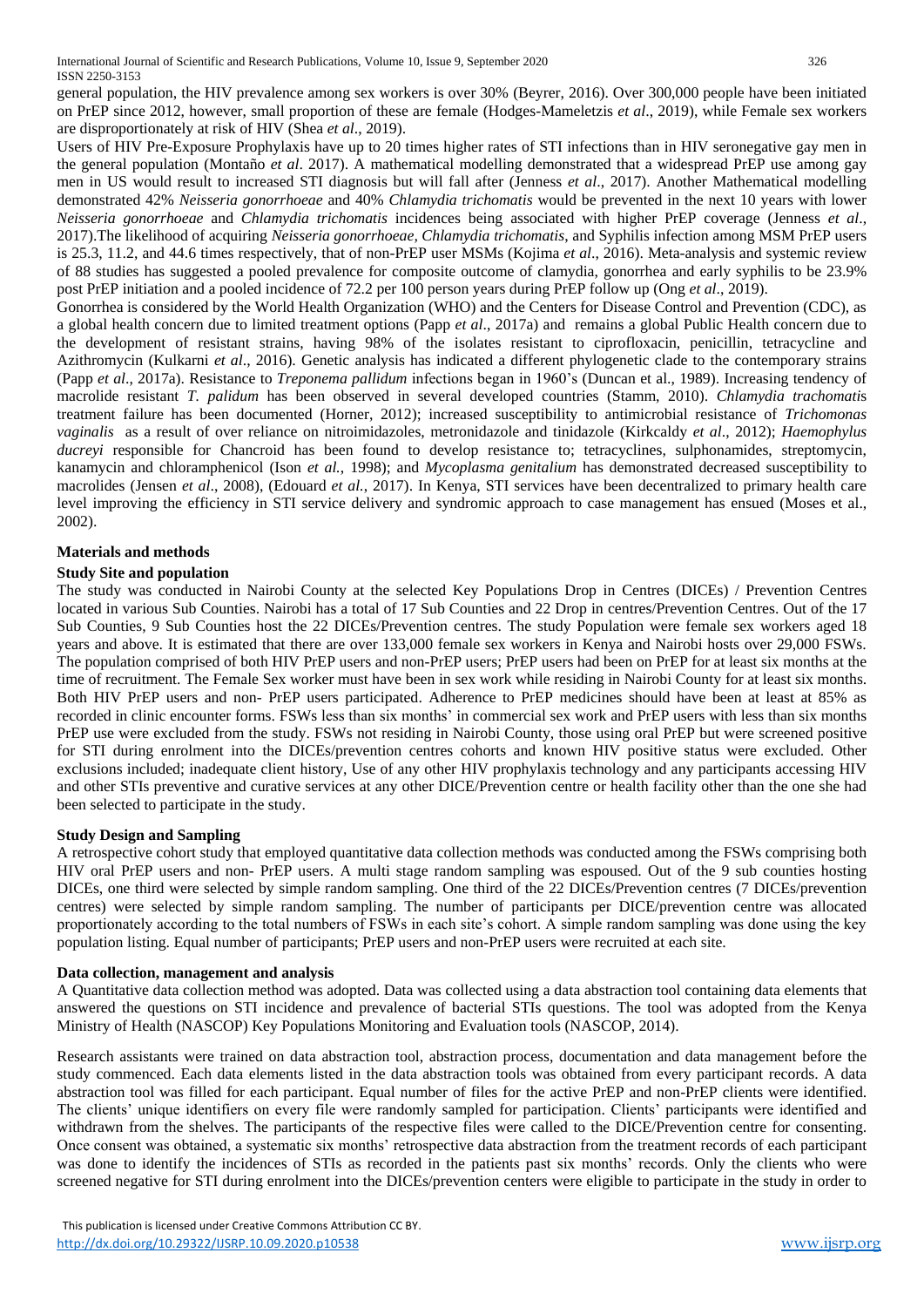International Journal of Scientific and Research Publications, Volume 10, Issue 9, September 2020 327 ISSN 2250-3153

eliminate zero-time bias. At the time the clients were enrolled at the DICE/Prevention Center, they were free from STIs so that an STI free client were followed up for STI incidences in the cohort of PrEP and non-PrEP female sex workers.

The participants' records remained under lock and key during the entire study period. Data was analyzed using statistical software STATA (STATA, 2016) and Microsoft excel. Relative risk and Rate were determined as measures of association between PrEP use and STI rates. The rate of STI among the female sex workers who use PrEP and that of those who did not use PrEP. Relative STI risk was therefore computed to establish whether the use of oral PrEP increases female sex workers risk of acquiring STI. Consequently, the level of statistical significance of hypothesis was determined.

## **Ethical considerations**

Ethical approval was obtained from the Kenyatta National Hospital- University of Nairobi Ethical Review Committee (KNH-UoN ERC No: P876/12/2018). An approval was obtained from the JKUAT Board of Postgraduate Studies (BPS), and authorisation from the partners implementing prevention services at the DICEs/prevention centers. Informed consent was obtained from all eligible participants after the disclosure of all the information pertaining the study. There were no physical risks involved in the study.

## **RESULTS**

#### **Socio-demographic characteristics of FSWs in Nairobi County**

A total of 336 participants were consented to participate. Among the respondents, 168 (50%) were HIV Pre-Exposure Prophylaxis (PrEP) users while 168 (50%) were non- PrPEP users. The mean age (SD) for FSWs not using HIV PrEP was 27.7 (58) years while the mean age (SD) for FSWs using HIV PrEP was 25.4 (5.53) years; and the minimum and maximum age for both the PrEP users and non-PrEP users are 18 and 50 years respectively. On marital status, majority of the respondents, 132(78.6%) PrEP users and 131 (78%) non-PrEP users were single as illustrated in (Table 4.1), while the rest of the respondents were either married, divorced or widowed. Majority of the respondents had between 1 to 3 children; 120(71.4%) of non-PrEP user and 98 (58.3%) of PrEP users respectively, while 38 (22.6%) and 63 (37.6%) of non-PrEP and PrEP users did not have children. The highest level of education for a half of the non-PrEP using respondents 84(50.6%) was primary school and 80(47.6%) were secondary school drop outs, while 85(51.2%) of PrEP users were secondary school drop outs and 78(47%) were primary school drop outs. All the respondents using PrEP 168(100%) were doing sex work solely as their occupation while 155(92.3%) of non-Prep users had sex work as their sole occupation, as shown in (Table 1).

| <b>Characteristics</b>     | Frequency (%)         |                          |
|----------------------------|-----------------------|--------------------------|
|                            | Non-PrEP<br>$n = 168$ | <b>PrEP</b><br>$n = 168$ |
| Age                        |                       |                          |
| Mean age (SD)              | 27.72 (6.58)          | 25.38(5.53)              |
| <b>Marital Status</b>      |                       |                          |
| Single                     | 131(78)               | 132 (78.6)               |
| Married                    | 16(9.5)               | 14(8.3)                  |
| Divorced/Separated/widowed | 21(12.3)              | 22(13.1)                 |
| <b>Number of Children</b>  |                       |                          |
| Without children           | 38 (22.6)             | 63 (37.5)                |
| 1-3 children               | 120(71.4)             | 98 (58.3)                |
| More than 3 children       | 10(6)                 | 7(4.2)                   |
| <b>Level of Education</b>  |                       |                          |
| Primary and <              | 84 (50.6)             | 78 (47)                  |

## **Table 1: Socio-demographic characteristics of Female Sex Workers in Nairobi County**

 This publication is licensed under Creative Commons Attribution CC BY. <http://dx.doi.org/10.29322/IJSRP.10.09.2020.p10538> [www.ijsrp.org](http://ijsrp.org/)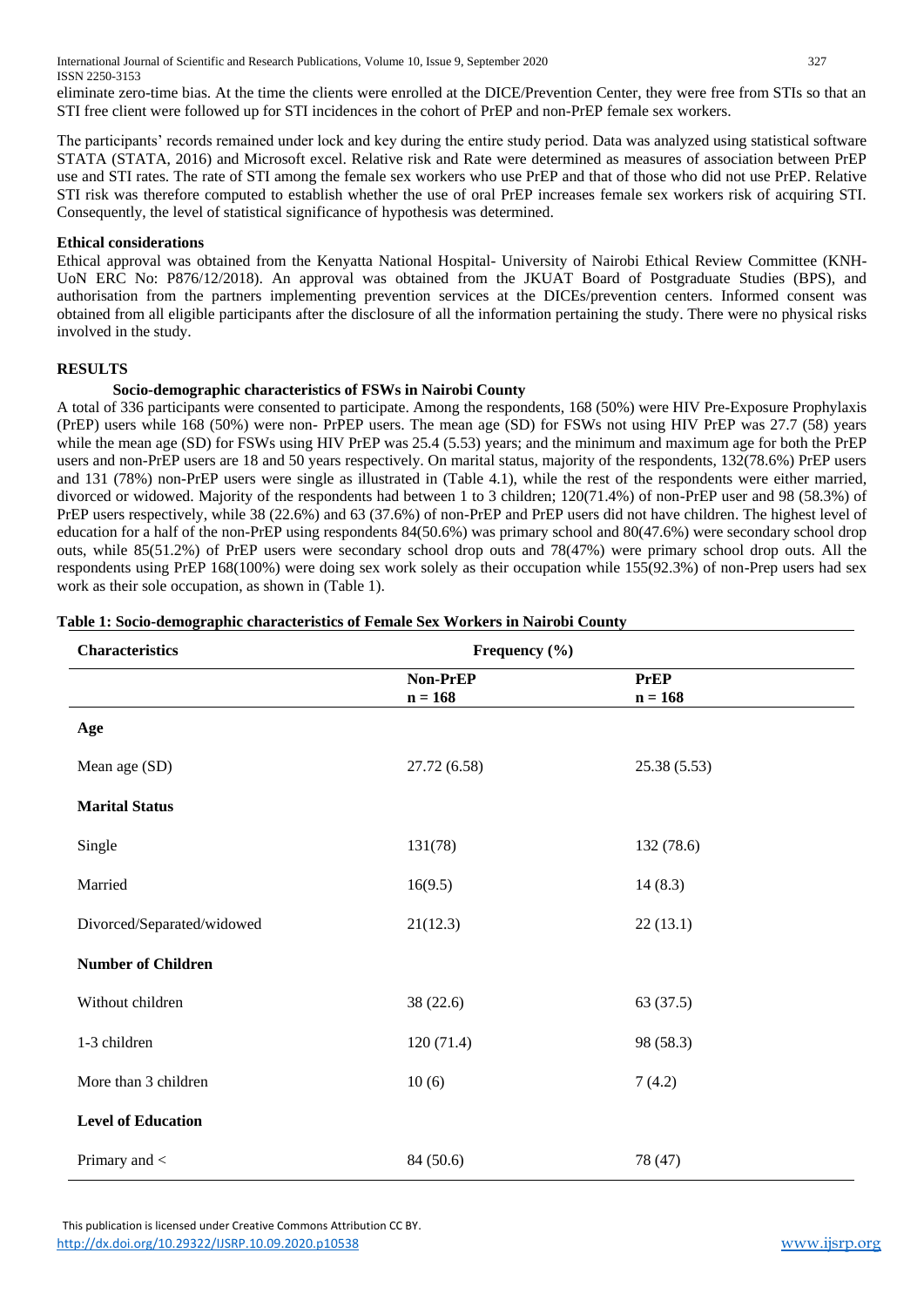International Journal of Scientific and Research Publications, Volume 10, Issue 9, September 2020 328 ISSN 2250-3153

| Secondary School        | 80 (47.6)             | 85 (51.2) |
|-------------------------|-----------------------|-----------|
| Tertiary                | 3(1.8)                | 3(1.8)    |
| <b>Source of Income</b> |                       |           |
| <b>Bar Attendant</b>    | 6(3.6)                | 0(0)      |
| <b>FSW</b>              | 155(92.3)             | 168 (100) |
| House help              | 3(1.8)                | 0(0)      |
| Saloonist               | (1.8)<br>$\mathbf{1}$ | 0(0)      |

FSW- Female Sex Workers; PrEP- Pre-exposure Prophylaxis

# **Common bacterial STIs affecting female Sex workers, both PrEP and non-PrEP users**

Common Sexually Transmitted Infections that were identified among the female sex workers were arranged in order of most common to the least common STIs. As shown below, vaginitis 62 (52.1%) was the most commonly experienced STI among the respondents. Cervicitis was equally common with 26 (21.8%) cases reported among the respondents. Pelvic Inflammatory Disease (PID) caused by Gonorrhea and Clamydia infections 10 (8.4%) cases were reported. Five cases of syphilis and Chancroid were also reported among the respondents. Non-bacterial STI cases were as well reported including; Genital warts 9 and Herpes Simples, 7. A composite prevalence of STIs among FSWs was determined to be 35.4% while the pooled incidence rate was 70.8 per 100-person time (Figure 1).



**Figure 1**: Common STIs Identified among the Female Sex workers in Nairobi County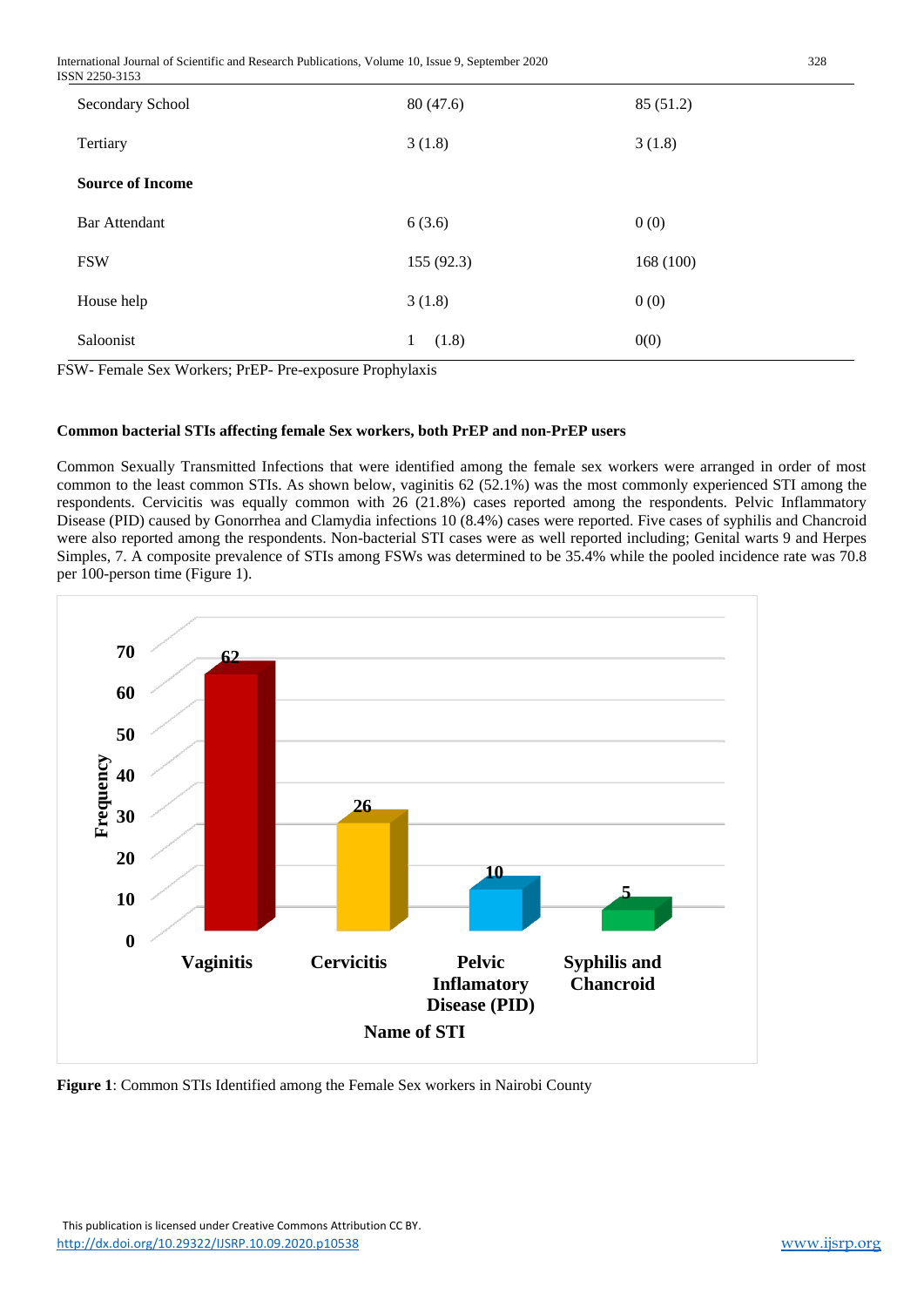## **Risk of STIs among FSWs in Nairobi across the study period**

Cases of STIs were recorded for all the participants during enrolment and on every visit throughout the study duration. All the 336 participants were free from any STI at the beginning of the study. All the participants who were screened positive for any STI at the entry point were excluded from the study. Generally, higher number or STI cases among FSWs using HIV oral PrEP were observed in visit 4 (16), visit 5 (21) and visit 6 (13); compared to cases observed among non-PrEP users, in Visit 4 (10), visit 5 (8) and visit 6 (7). Cases of STIs in the second and third visits were fairly the same in both PrEP users 7 and 13; and non-PrEP users 9 and 14 with the difference in the STI rates having P-values exceeding 0.05 (Table 2)

|                             | Initiated on PrEP (%) |            |          |
|-----------------------------|-----------------------|------------|----------|
|                             | N <sub>0</sub>        | Yes        | P-value  |
| Treated for STI at Baseline |                       |            |          |
| N <sub>0</sub>              | 168 (100)             | 168 (100)  |          |
| <b>Yes</b>                  | 0                     | 0          |          |
| Treated for STI at Month 2  |                       |            |          |
| N <sub>0</sub>              | 159 (94.6)            | 161 (95.8) |          |
| <b>Yes</b>                  | 9(5.4)                | 7(4.2)     | 0.608    |
| Treated for STI at Month 3  |                       |            |          |
| N <sub>0</sub>              | 154 (91.7)            | 155(92.3)  |          |
| <b>Yes</b>                  | 14(8.3)               | 13(7.7)    | 0.841    |
| Treated for STI at Month 4  |                       |            |          |
| N <sub>0</sub>              | 158 (94.0)            | 152(90.5)  |          |
| <b>Yes</b>                  | 10(6.0)               | 16(9.5)    | 0.221    |
| Treated for STI at Month 5  |                       |            |          |
| N <sub>0</sub>              | 160 (95.2)            | 147 (87.5) |          |
| Yes                         | 8(4.8)                | 21(12.5)   | $0.012*$ |
| Treated for STI at Month 6  |                       |            |          |
| N <sub>0</sub>              | 161 (95.8)            | 155 (92.3) |          |
| Yes                         | 7(4.2)                | 13 (7.7)   | 0.167    |

\*Chi-square.

STIs- Sexually Transmitted Infections

## **STI Cases distribution over time**

All the respondents were enrolled into the study at time zero with no STI infections. STI cases were observed over six months in both the PrEP and non-PrEP groups. More cases of STI were observed in non-PrEP users than in PrEP users in the first two months, post enrolment but cases among PrEP users increased steadily through to month five with a slight slump in month six. There was a reduction in STI cases among non-PrEP users from month three through to month six, (Figure 2).



**Figure 2:** Distribution of STI cases through six months cohort among Female Sex Workers in Nairobi County

#### **Sexually Transmitted Infection risk across socio demographic characteristics of FSWs in Nairobi County**

The risk of acquiring STI across the socio demographic components and among the Female sex workers using PrEP for HIV prevention vary. HIV PrEP users are at 1.7 times higher risk of acquiring STIs, with P value of 0.064 at 95% confidence level, compared to female sex workers who do not use PrEP. Female sex workers who are widows are up to 8 times at higher risk of

 This publication is licensed under Creative Commons Attribution CC BY. <http://dx.doi.org/10.29322/IJSRP.10.09.2020.p10538> [www.ijsrp.org](http://ijsrp.org/)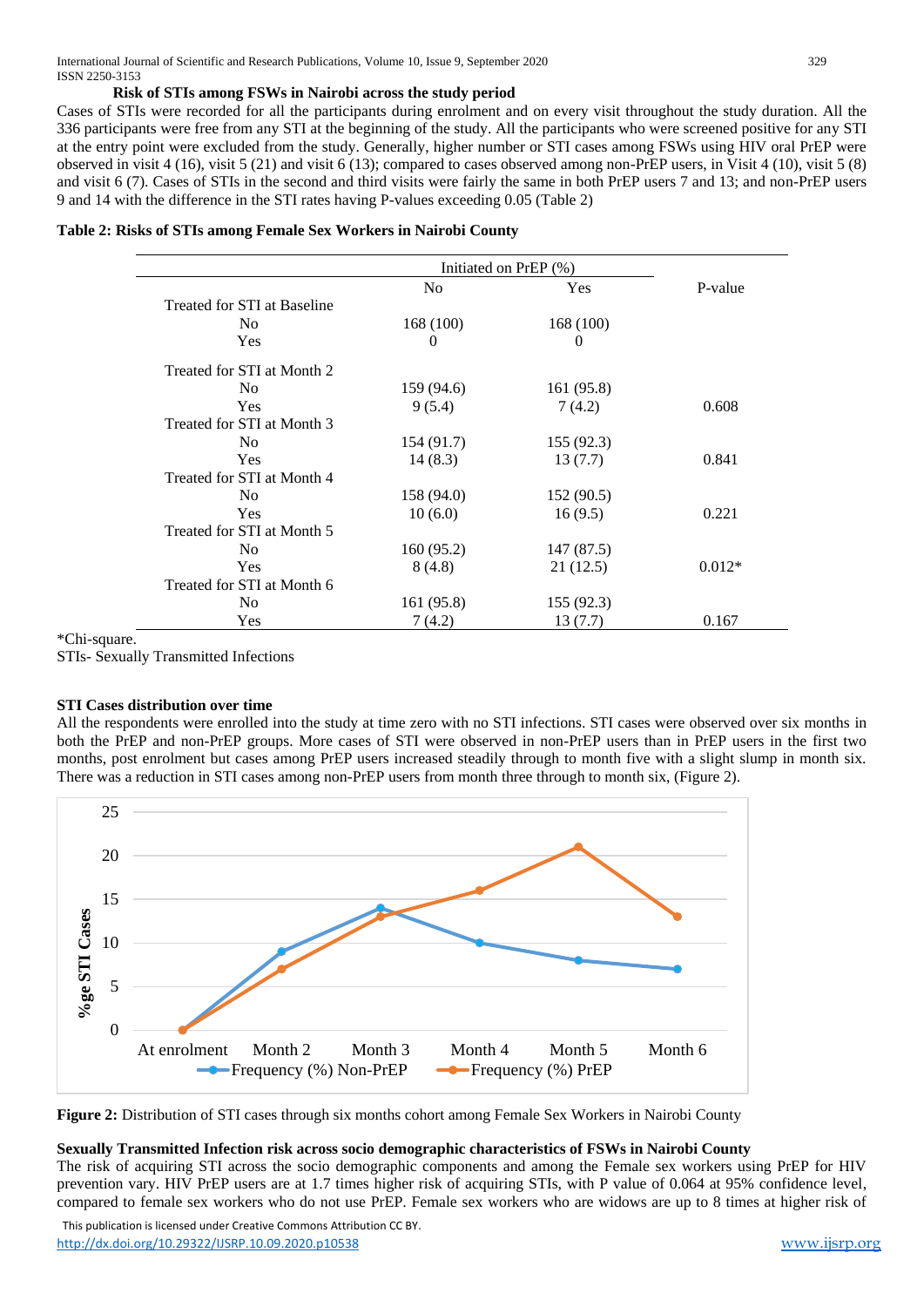STIs with P value of 0.002 (95% confidence level); awhile divorced/separated female sex worker are 3.4 times at higher risk of STI with P value of 0.001 (95% cl). No association was observed between the number of children FSW has and STI rate, however, increased number of sexual acts is associated with increased rate of STI (P value 0.012, 95%cl). This study did not find enough evidence to demonstrated association of condom use and increased STI risk (P 0.49, 95%cl), (Table 3)

| Variable<br>Age      | Haz. Ratio |                | [95% Conf. Interval] |       |
|----------------------|------------|----------------|----------------------|-------|
|                      | 0.9996828  | 0.953552       | 1.048045             | 0.989 |
| PrEP use             |            |                |                      |       |
| N <sub>0</sub>       | Ref.       |                |                      |       |
| Yes                  | 1.7085     | 0.769181       | 3.03919              | 0.064 |
| Marital_status       |            |                |                      |       |
| Married              | 0.8929631  | 0.27018        | 2.951307             | 0.853 |
| Divorced/separated   | 3.393102   | 1.684423       | 6.835063             | 0.001 |
| Widowed              | 8.220776   | 2.215328       | 30.50616             | 0.002 |
| Number of children   | 1.044319   | 0.791495       | 1.377901             | 0.759 |
| No_sexual_acts       | 1.150505   | 1.031008       | 1.283852             | 0.012 |
| Condoms_use          | 0.9522935  | 0.828166       | 1.095025             | 0.493 |
| occupation           |            |                |                      |       |
| <b>Bar Attendant</b> | 0.0308725  | 0.001777       | 0.536417             | 0.017 |
| <b>FSW</b>           | 0.0683646  | 0.008699       | 0.537265             | 0.011 |
| House help           | 2.73E-17   | $\overline{0}$ |                      | 1     |
| Saloonist            | 0.2722763  | 0.016813       | 4.409477             | 0.36  |

# **Table 3: The risk of acquiring STIs among Female Sex Workers in Nairobi County**

PrEP- Pre-exposure Prophylaxis; FSW- Female Sex Worker

# **Sexually Transmitted Infection risk among PrEP users**

The risk of acquiring STI vary between the FSWs taking oral PrEP for HIV prevention and FSWs who do not take PrEP. The hazard ratio for STI between FSWs who do not use HIV oral PrEP and FSWs using oral PrEP for HIV prevention is 1.7085 with standard error of 0.494863, Z of 1.85 and P value of 0.064 at 95% Confidence Level. FSWs taking HIV oral PrEP are therefore 1.7 times higher risk of acquiring STIs than the FSWs who do not take PrEP. The significance level of acquiring STI while taking oral PrEP for HIV prevention is 0.064 at 95% confidence interval.

# **Sexually Transmitted Infections Hazard Estimate between PrEP and non-PrEP users**

The risk of contracting STI among FSW over six months was evaluated using Nelson-Aelen cumulative hazard estimate. The blue line on the graph represents non- PrEP users while the red line in the graph represents PrEP users. As illustrated on the graph, the risk of STI among the PrEP users at the baseline was very low but constantly increased over time in each month of the cohort with the trend suggestive of a constant increased risk of STI beyond the study timeline. STI risk among the Non-PrEP users looks considerably lower than that of PrEP users and does not increase so significantly as compared to that of PrEP users (Figure 3).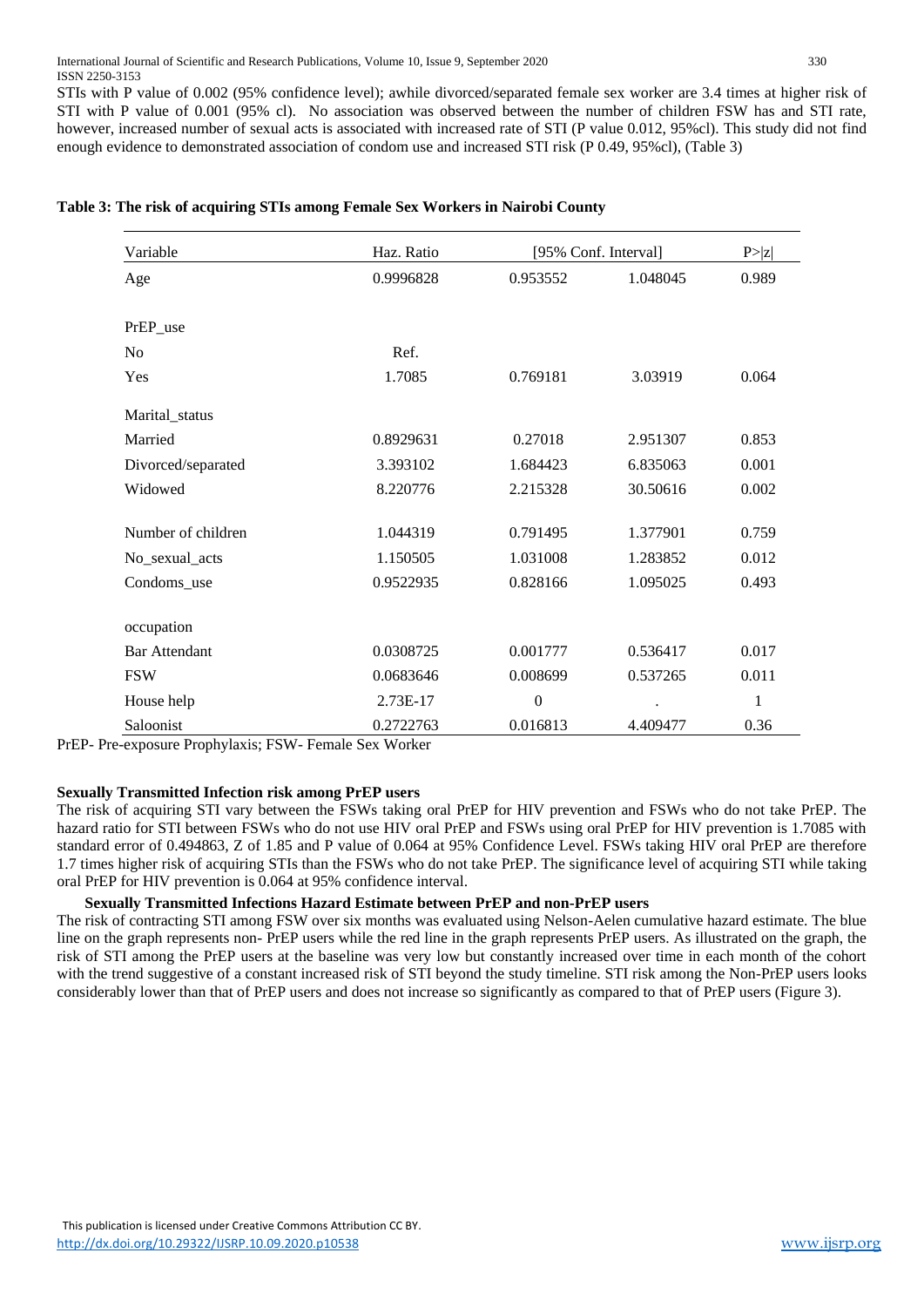

**Figure 3:** Cumulative hazard of contracting STI over time between the FSW who used PrEP and the FSW who did not use PrEP for HIV prevention in Nairobi**.**

#### **DISCUSSION**

#### **Common Sexually Transmitted Infections affecting female Sex workers**

According to this study, 52.1% of STIs affecting Female Sex Workers is as a result of Vaginitis which is caused by mixed microorganisms including; bacteria, yeast and trichomonas, but is predominantly caused by bacterial vaginosis (CDC, 2015), (Papp *et al*., 2017b). Another common STIs seen in this study is cervicitis which can be caused by gonorrhea, chlamydia or trichomonas (Katz *et al*., 2012); and pelvic inflammatory disease (PID) which is mainly as a result of gonorrhea and chlamydia infections. Meta-analysis and systemic reviews have suggested pooled prevalence for composite outcome of clamydia, gonorrhea and early syphilis to be 23.9% (Ong *et al*., 2019), which agrees with the findings of this study. A few participants were also diagnosed with syphilis and chancroid. These findings are consistent with WHO declaration of gonorrhea as a global health concern. The findings of this study is also coherent with (Mayer *et al.*, 2014) findings in which 32.8% of bacterial STIs were diagnosed among participants using PrEP for HIV prevention. Studies have demonstrated pooled incidence rate of over 70 per 100 person years during PrEP follow up (Ong *et al*., 2019) which compares with the finding of this study that revealed a pooled STI incidence rate of over 70 per 100 person years.

## **Risk of STIs in PrEP and non- PrEP users among female sex workers**

In this study, all the participants recorded no STIs at the beginning of the study, but over time, it was observed that STI cases in PrEP users increased steadily until month five where there was a slight slump in cases of STI; whereas, STI cases in Non-PrEP users increased in the first three months but demonstrated a steady decrease from month three to month six; this finding is similar to a mathematical modeling in another study, which demonstrated a widespread PrEP use among gay men would result in increased STI diagnosis but would fall after a year with assumptions that all STIs diagnosed are treated (Jenness *et al*., 2017). The slump that was observed in this study in month five could possibly be explained by other factors other than behavior change.

Cumulative hazard of contracting STIs among the HIV oral PrEP users was very low at the first month but increased consistently over the studied period whereas the cumulative hazard of STI among the non-PrEP users was slightly higher than that of non-PrEP users at the beginning but remained low with very slight increase over time, similar to (Kojima *et al.*, 2016) meta-analysis in which the STI incidence rate ratio was over 25 times that of non-PrEP users, however, the STI hazard ratio between PrEP users and non-PrEP users was lower in this study. While (Liu *et al.*, 2016) has demonstrated an overall high STI incidences but did not increase over time among MSM using PrEP for HIV prevention, this study has suggested similarly higher STI incidences among PrEP users which increased over time. Also in agreement with this study is (Ong et al., 2019) which similarly demonstrate high composite incidence rate (72.2. per 100-person time) and polled prevalence of STSs of 23.9%. These findings are however contrary to the findings of (Mattson *et al*., 2008) which demonstrated insignificant difference in the rate of gonorrhea, chlamydia, and trichomona infections in a randomized clinical trial between the circumcised and uncircumcised males participants.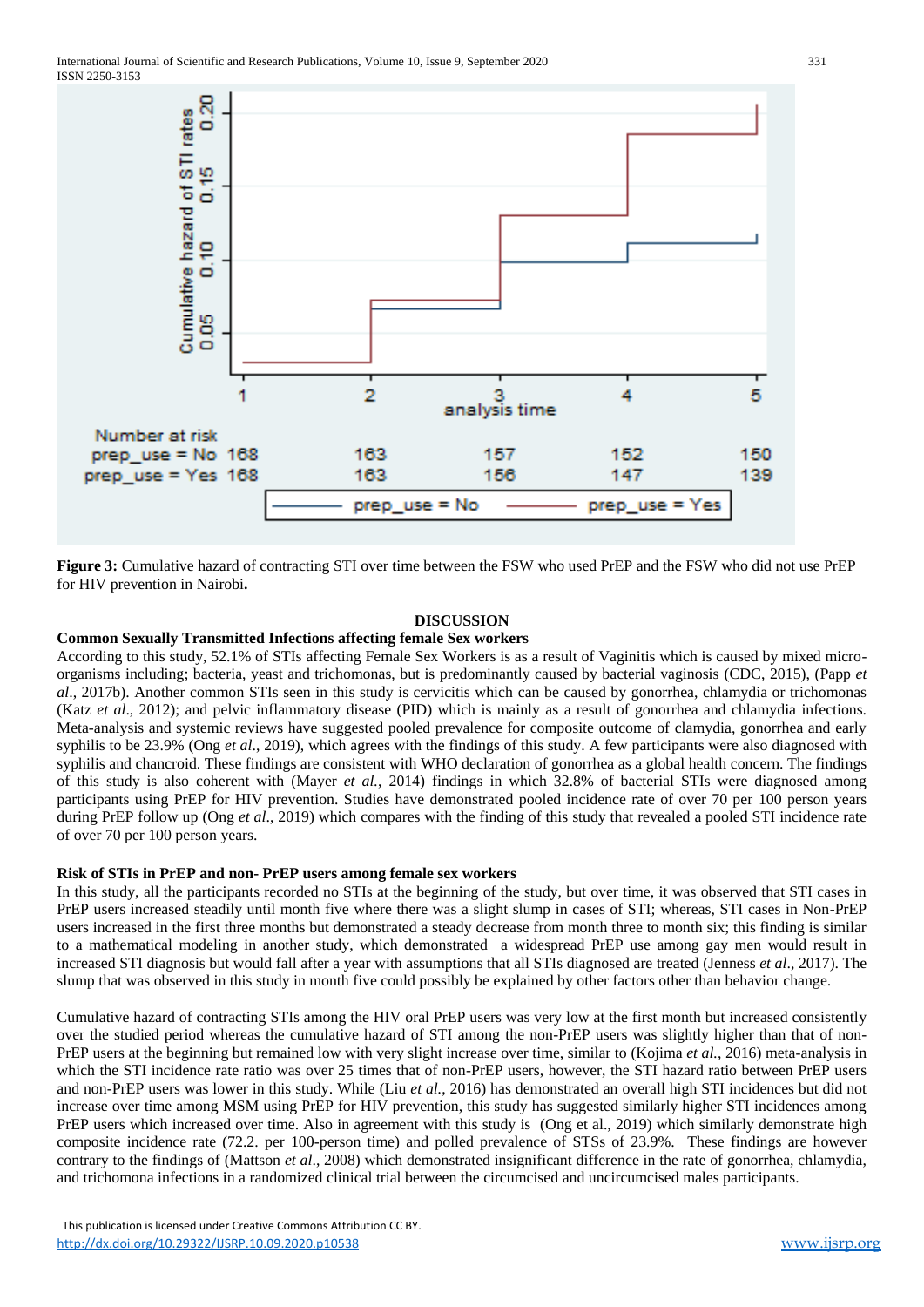In this study the hazard ratio of acquiring bacterial STI given that one is taking oral PrEP for HIV prevention is above one indicating that persons taking HIV oral PrEP are 1.7 times at higher risk of acquiring STIs than non-PrEP users, similar to (Hoornenborg *et al.*, 2019). The finding of this study on the association between HIV oral PrEP and incidences of STIs is insignificant and demonstrates that inconclusive inference can be made to support higher rate of STIs among PrEP users than non-PrEP users. This finding is contrary to the findings of (Montaño *et al*. 2017) which demonstrated up to 20 time higher rates of STIs among PrEP users than non-PrEP users, but the finding is in agreement with (Jenness *et al*., 2017) demonstrated in a mathematical modelling that STI diagnosis would increase initially but fall within one year of PrEp use and is as well consistent with the findings of (Freeborn & Portillo, 2017).

#### **Conclusions and recommendations**

Vaginitis, cervicitis and pelvic inflammatory disease (PID) caused by gonorrhea, chlamydia or trichomonas, are the most predominant STIs identified among FSWs. This study has recorded high composite prevalence of STIs among FSWs in Nairobi County. The study has also demonstrated an increasing trend of bacterial STIs incidences and cumulative hazard rate among FSWs using oral PrEP for HIV prevention over the six months study period, whereas the STI incidence rate and cumulative hazard rate among the non- PrEP respondents has displayed a very slight increase with decrease in STI incidences as the study progresses over the same period. The STI hazard ratio between FSWs using HIV oral PrEP and non-PrEP users demonstrates that PrEP users are up to 1.7 times at risk of STI than non-PrEP users, but statistically insignificant (0.064, 95%CI). Therefore, this study does not have enough evidence to demonstrate that the use of HIV oral PrEP for HIV prevention among female sex workers increase risk of acquiring STIs.

STI prevention counselling should be emphasized during HIV PrEP initiation and during follow up; including advocating for combination prevention involving condom use alongside PrEP, and reducing the number of sexual acts per day to minimize STI exposure. Need to tailor STIs prevention intervention among HIV oral PrEP users and other non-PrEP using key populations according to their behavioural profile. Longitudinal cohort study that will run for at least one year to be conducted and diagnosis of sexually transmitted infections done using biological samples.

#### **ACKNOWLEDGMENT**

I thank the Almighty God for His grace. I would like to express my deep gratitude and acknowledgement to Mr. Christian Ochieng, Dr. Lilian Otiso, Dr. Cleophas, Dr. Lina, LVCT Health research team and the entire LVCT Health fraternity for their unconditional support. Many thanks to BHESP administration and participants. Finally, I wish to thank my family for their support and patience through the gruelling journey.

#### **References**

- Beyrer, C. (2016). *Consolidated Guidelines on Hiv Prevention, Diagnosis, Treatment and Care for Key Populations*. World Health Organization. http://proxy.library.carleton.ca/loginurl=https://www.deslibris.ca/ID/10063272
- CDC. (2015). *Sexually Transmitted Diseases Treatment Guidelines, 2015*. https://www.cdc.gov/mmwr/preview/mmwrhtml/rr6403a1.htm
- Duncan et al., W. C. (1989). Failure of Erythromycin to Cure Secondary Syphilis in a Patient Infected With the Human Immunodeficiency Virus. *Archives of Dermatology*, *125*(1),
- Edouard, S., Tissot-Dupont, H., Dubourg, G., Bernard, A., Fournier, P.-E., Ravaux, I., Stein, A., & Raoult, D. (2017). Mycoplasma genitalium, an agent of reemerging sexually transmitted infections. *APMIS: Acta Pathologica, Microbiologica, et Immunologica Scandinavica*, *125*(10), 916–920.
- Freeborn, K., & Portillo, C. J. (2017). Does Pre-exposure prophylaxis (PrEP) for HIV prevention in men who have sex with men (MSM) change risk behavior? A systematic review. *Journal of Clinical Nursing*, *0*(ja).
- Gabona, F., Mugo, N. R., Mujugira, A., Ngure, K., & Mucunguzi, A. (2017). *Antiretroviral Prophylaxis for HIV Prevention in Heterosexual Men and Women*. Grant, R. M., Lama, J. R., Anderson, P. L., McMahan, V., Liu, A. Y., Vargas, L., Goicochea, P., Casapía, M., Guanira-Carranza, J. V., Ramirez-Cardich, M. E.,
- Montoya-Herrera, O., Fernández, T., Veloso, V. G., Buchbinder, S. P., Chariyalertsak, S., Schechter, M., Bekker, L.-G., Mayer, K. H., Kallás, E. G., … Glidden, D. V. (2010). Preexposure Chemoprophylaxis for HIV Prevention in Men Who Have Sex with Men. *New England Journal of Medicine*, *363*(27), 2587–2599.
- Hodges-Mameletzis, I., Fonner, V. A., Dalal, S., Mugo, N., Msimanga-Radebe, B., & Baggaley, R. (2019). Pre-Exposure Prophylaxis for HIV Prevention in Women: Current Status and Future Directions. *Drugs*, *79*(12), 1263–1276.
- Hoornenborg, E., Coyer, L., Achterbergh, R. C. A., Matser, A., Schim van der Loeff, M. F., Boyd, A., van Duijnhoven, Y. T. H. P., Bruisten, S., Oostvogel, P., Davidovich, U., Hogewoning, A., Prins, M., & de Vries, H. J. C. (2019). Sexual behaviour and incidence of HIV and sexually transmitted infections among men who have sex with men using daily and event-driven pre-exposure prophylaxis in AMPrEP: 2 year results from a demonstration study. *The Lancet HIV*, *6*(7), e447–e455.
- Horner, P. J. (2012). Azithromycin antimicrobial resistance and genital Chlamydia trachomatis infection: duration of therapy may be the key to improving efficacy. *Sex Transm Infect*, *88*(3), 154–156.
- Ison et al. (1998). The epidemiology of global antibiotic resistance among Neisseria gonorrhoeae and Haemophilus ducreyi. *The Lancet*, *351*, S8–S11.
- Jenness, Gift, T., Hoover, K. W., Smith, D. K., Sullivan, P., & Rosenberg, E. (2017). *STI Incidence among MSM Following HIV Preexposure Prophylaxis: A Modeling Study*.
- Jenness, S. M., Weiss, K. M., Goodreau, S. M., Gift, T., Chesson, H., Hoover, K. W., Smith, D. K., Liu, A. Y., Sullivan, P. S., & Rosenberg, E. S. (2017). Incidence of Gonorrhea and Chlamydia Following Human Immunodeficiency Virus Preexposure Prophylaxis Among Men Who Have Sex With Men: A Modeling Study. *Clinical Infectious Diseases*, *65*(5), 712–718.
- Jensen. (2008). Azithromycin treatment failure in Mycoplasma genitalium-positive patients with nongonococcal urethritis is associated with induced macrolide resistance. *Clinical Infectious Diseases: An Official Publication of the Infectious Diseases Society of America*, *47*(12), 1546–1553.
- Katz, A. R., Komeya, A. Y., Soge, O. O., Kiaha, M. I., Lee, M. V. C., Wasserman, G. M., Maningas, E. V., Whelen, A. C., Kirkcaldy, R. D., Shapiro, S. J., Bolan, G. A., & Holmes, K. K. (2012). Neisseria gonorrhoeae With High-Level Resistance to Azithromycin: Case Report of the First Isolate Identified in the United States. *Clinical Infectious Diseases*, *54*(6), 841–843.